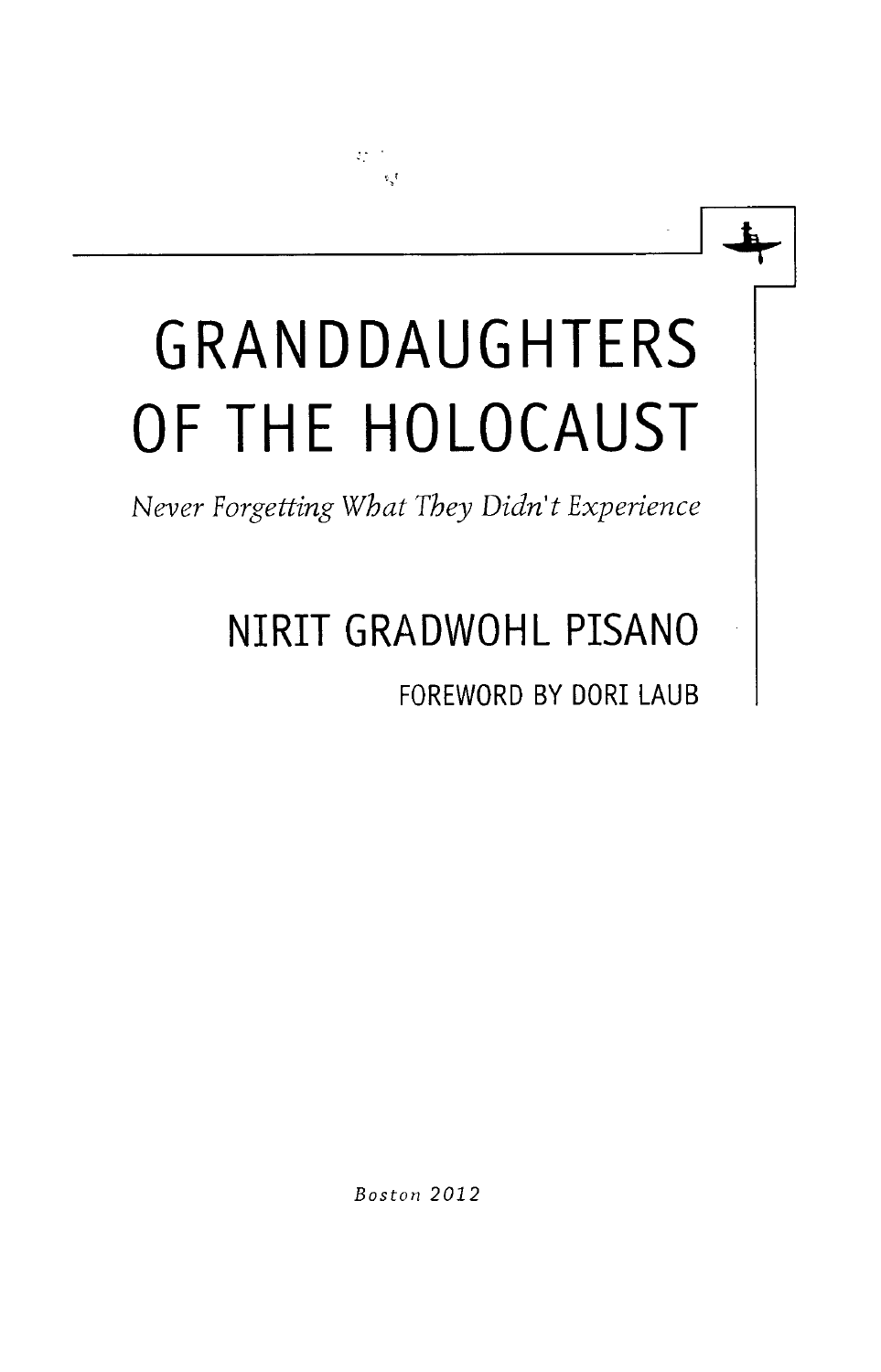## TABLE OF CONTENTS

 $\frac{1}{\sqrt{2}}$ 

| FOREWORD by Dori Laub, MD                              | 11  |
|--------------------------------------------------------|-----|
| PREFACE                                                | 16  |
| <b>CHAPTER 1: REVIEW OF THE LITERATURE</b>             | 20  |
| The Broken Link                                        | 20  |
| Intergenerational Transmission of Trauma               | 24  |
| Jewish Americans and the Holocaust                     | 29  |
| The Incorporation of the Holocaust in Israeli Identity | 33  |
| Combat and Loss, Solidarity and Pride                  | 37  |
| The Third Generation of the Holocaust                  | 40  |
| CHAPTER 2: RESEARCH APPROACH                           | 47  |
| <b>CHAPTER 3: BETHANY</b>                              | 51  |
| Constructing a Narrative in Silence and Absence        | 52  |
| The Mechanism of Transmission                          | 57  |
| <b>CHAPTER 4: LEAH</b>                                 | 64  |
| Secrets                                                | 65  |
| $\ldots$ Ghosts                                        | 68  |
| And Surrounding Shadows                                | 74  |
| <b>CHAPTER 5: YAEL</b>                                 | 77  |
| Past Becomes Present                                   | 80  |
| And Present Becomes Past                               | 86  |
| <b>CHAPTER 6: REBECCA</b>                              | 90  |
| Attempts at a "Rational" Life                          | 90  |
| Day-to-Day Amidst the Irrational                       | 94  |
| <b>CHAPTER 7: SAMANTHA</b>                             | 102 |
| Holocaust Trauma: One, Two, Three Generations          | 102 |
| First Glimpses into Generation Number Four             | 111 |
| <b>CHAPTER 8: RUTH</b>                                 | 117 |
| Shame or Pride                                         | 117 |
| But Ever-Present Fear                                  | 121 |